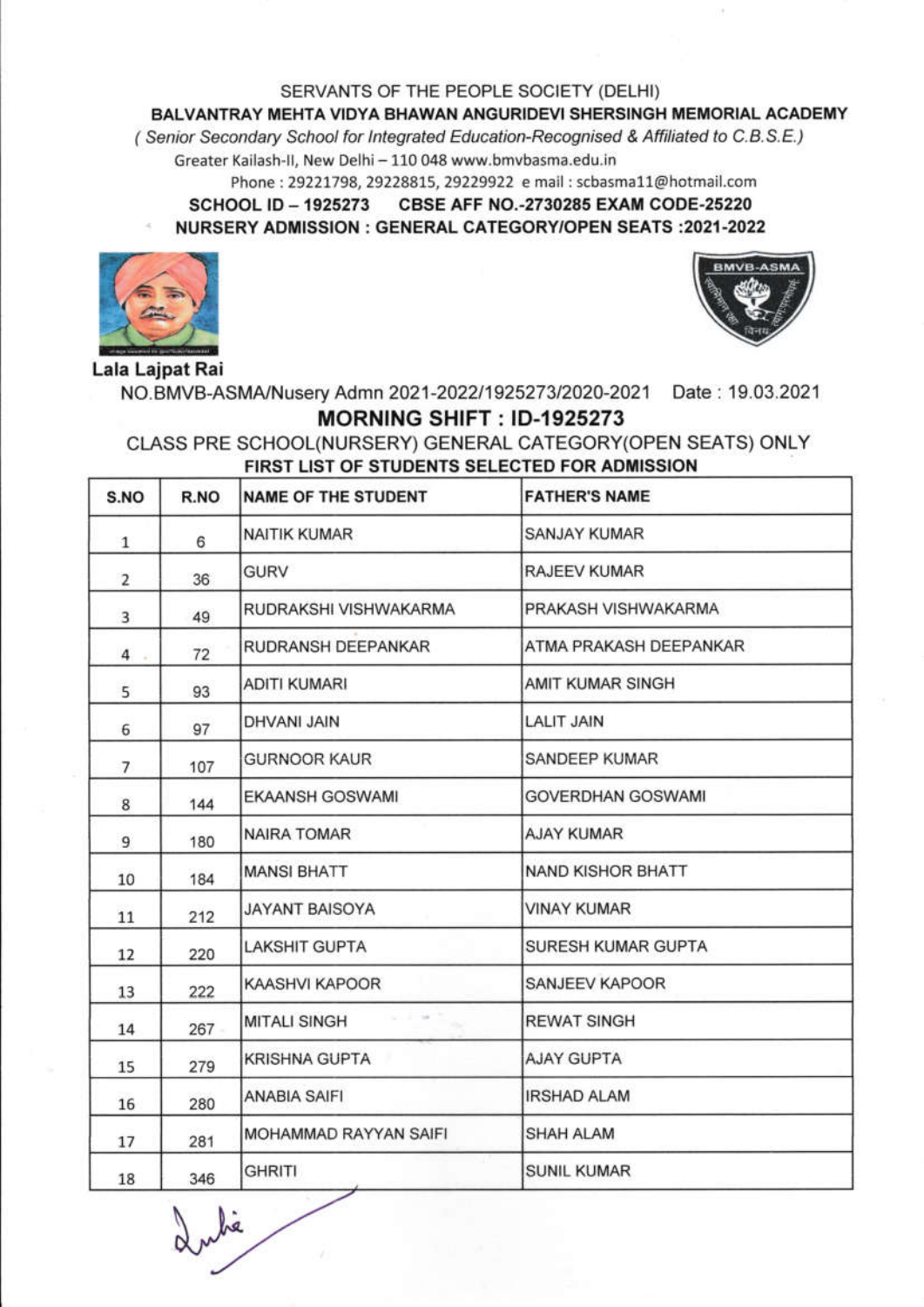| 19 | 351          | SHIVAAY KANOJIA            | SANJAY KANOJIA          |
|----|--------------|----------------------------|-------------------------|
| 20 | 358          | ANAISHA SHARMA             | <b>ASHISH KUMAR</b>     |
| 21 | 372          | JAZLAN IRFAN               | MOHAMMAD IRFAN          |
| 22 | 385          | <b>ISHAN SAIFI</b>         | <b>TASLEEM KHAN</b>     |
| 23 | 396          | <b>SWASTIK</b>             | ANIL KUMAR              |
| 24 | 446          | PRIYANSH BHALLA            | RAHUL BHALLA            |
| 25 | 447          | <b>LAVISH PHARTIYAL</b>    | HARISH SINGH PHARTIYAL  |
| 26 | 40           | <b>GYANVI MIDDHA</b>       | RAVI MIDDHA             |
| 27 | 157          | HRIDHAAN KUMAR             | <b>NARESH KUMAR</b>     |
| 28 | 292          | LAVANYA PANDEY             | ASHISH KUMAR PANDEY     |
| 29 | 311          | PARAM CHAUDHARY            | ROHIT CHOUDHARY         |
| 30 | 371          | ATHARV SINGH               | <b>ASHISH KUMAR</b>     |
| 31 | 425          | EVAN MASSEY                | ANKIT MASSEY            |
| 32 | 158          | <b>MANAN CHHABRA</b>       | MANISH CHHABRA          |
| 33 | 64           | GRITHIK KUMAR DOGRA        | MUKESH KUMAR DOGRA      |
| 34 | 33           | VIVAAN SINGH NEGI          | ANUP SINGH NEGI         |
| 35 | $\mathbf{1}$ | AYUSHMAN GUPTA             | <b>ARJUN GUPTA</b>      |
| 36 | 65           | DARSHIKA                   | <b>VIJAY MOHAN</b>      |
| 37 | 268          | ANIRUDDH NATH TRIPATHI     | ABHISHEK NATH TRIPATHI  |
| 38 | 288          | HRIDAN MAHALWAL            | ROHIT MAHALWAL          |
| 39 | 305          | YAANSH KASHYAP             | PRADEEP KUMAR           |
| 40 | 160          | AYANSH CHAUDHARY           | GAURAV KUMAR            |
| 41 | 208          | HUMAIRA ANSARI             | MOHAMMED TAUHEED ANSARI |
| 42 | 183          | <b>KRISHIV TALWAR</b>      | PALLAV TALWAR           |
| 43 | 156          | NIMISH SHARMA              | SURYA PRAKASH SHARMA    |
| 44 | 201          | VAANYA PAL<br><b>STATE</b> | PRAVEEN KUMAR           |
| 45 | 312          | AVYUKT TIWARI              | SAURABH TIWARI          |
| 46 | 218          | YUVRAJ SINGH RANA          | JITENDER RANA           |
| 47 |              | ADHIRA BADONI              | <b>ASHOK BADONI</b>     |
|    | 194          |                            |                         |

T.,

 $\overline{u}$ 

 $\overline{\mathcal{O}}$ 

 $\frac{p - k - 3}{k}$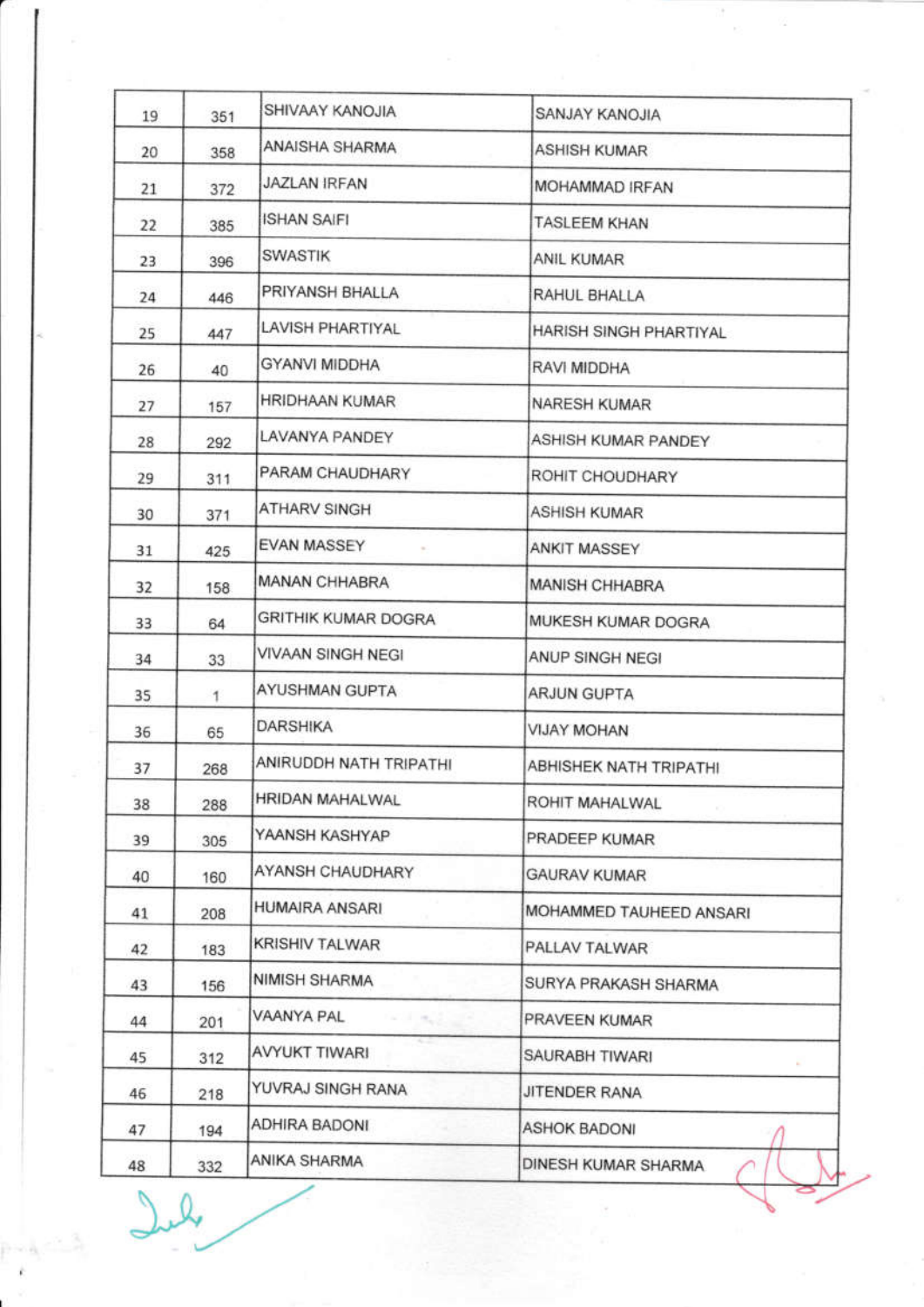| 49 | 342 | ADITYA TOMAR       | <b>SUNIL TOMAR</b>       |
|----|-----|--------------------|--------------------------|
| 50 | 234 | RIHANSH CHAUDHARY  | VARUN CHECHI             |
| 51 | 159 | DEESHAN SHARMA     | OM PRAKASH               |
| 52 | 416 | KUSHAGRA MISHRA    | <b>DEVESH MISHRA</b>     |
| 53 | 255 | DIVYANSHI DULANI   | ASHOK KUMAR DULANI       |
| 54 | 149 | PRACHI VERMA       | KAPIL DEV VERMA          |
| 55 | 114 | NAKSHATRA LOHAT    | HIMANSHU LOHAT           |
| 56 | 315 | IMAAD AHMED        | SHAMIM AHMED             |
| 57 | 193 | DIVYA MUSYUNI      | PANKAJ MUSYUNI           |
| 58 | 79  | PRAMUKH SRIVASTAVA | MOHIT SRIVASTAVA         |
| 59 | 143 | BHUVNESWAR BIDHURI | AMAN BIDHURI             |
| 60 | 411 | ATTREYA SEN        | ARGHYA SEN               |
| 61 | 322 | KUSHAGRA           | <b>GYANEDRA SINGH</b>    |
| 62 | 19  | MYRA DHIMAN        | <b>MANGAT RAM</b>        |
| 63 | 25  | AARADHYA PRABHAT   | DHARMENDRA KUMAR PRABHAT |
| 64 | 177 | ADYA SAHA          | <b>NARSINGH SAH</b>      |
| 65 | 340 | SHAIVYA JOSHI      | KISHORE JOSHI            |
| 66 | 3   | <b>RUHI SINGH</b>  | <b>VIKRAM SINGH</b>      |
| 67 | 395 | SYED RUHAN         | SYED NOUMAN              |
| 68 | 117 | ESHAAN ALAM        | SHAHBAZ ALAM             |
| 69 | 154 | <b>VIVAN GUPTA</b> | LATE MR ANKIT GUPTA      |
| 70 | 18  | RAYANSH KANOJIIA   | ROHIT KANOJIA            |
| 71 | 257 | VAIBHAV SINGH      | SANTOSH KUMAR SINGH      |
| 72 | 223 | DEEPTI LOHNI       | DINESH LOHNI             |
| 73 | 73  | ARNAV GOSWAMI      | <b>RINKU GIRI</b>        |
| 74 | 2   | SHIVANYA SINGH     | SANDEEP ANAND SINGH      |
| 75 | 43  | w<br>ROSHAN KUMAR  | DHIRENDRA KUMAR          |
| 76 | 260 | ANUJ SINGH         | ABHILAKH SINGH           |
| 77 | 333 | AARAV SHUKLA       | PRASHANT SHUKLA          |
| 78 | 53  | AARAV MAURYA       | ANUJ KUMAR               |

it.<br>Van

V

Iinto